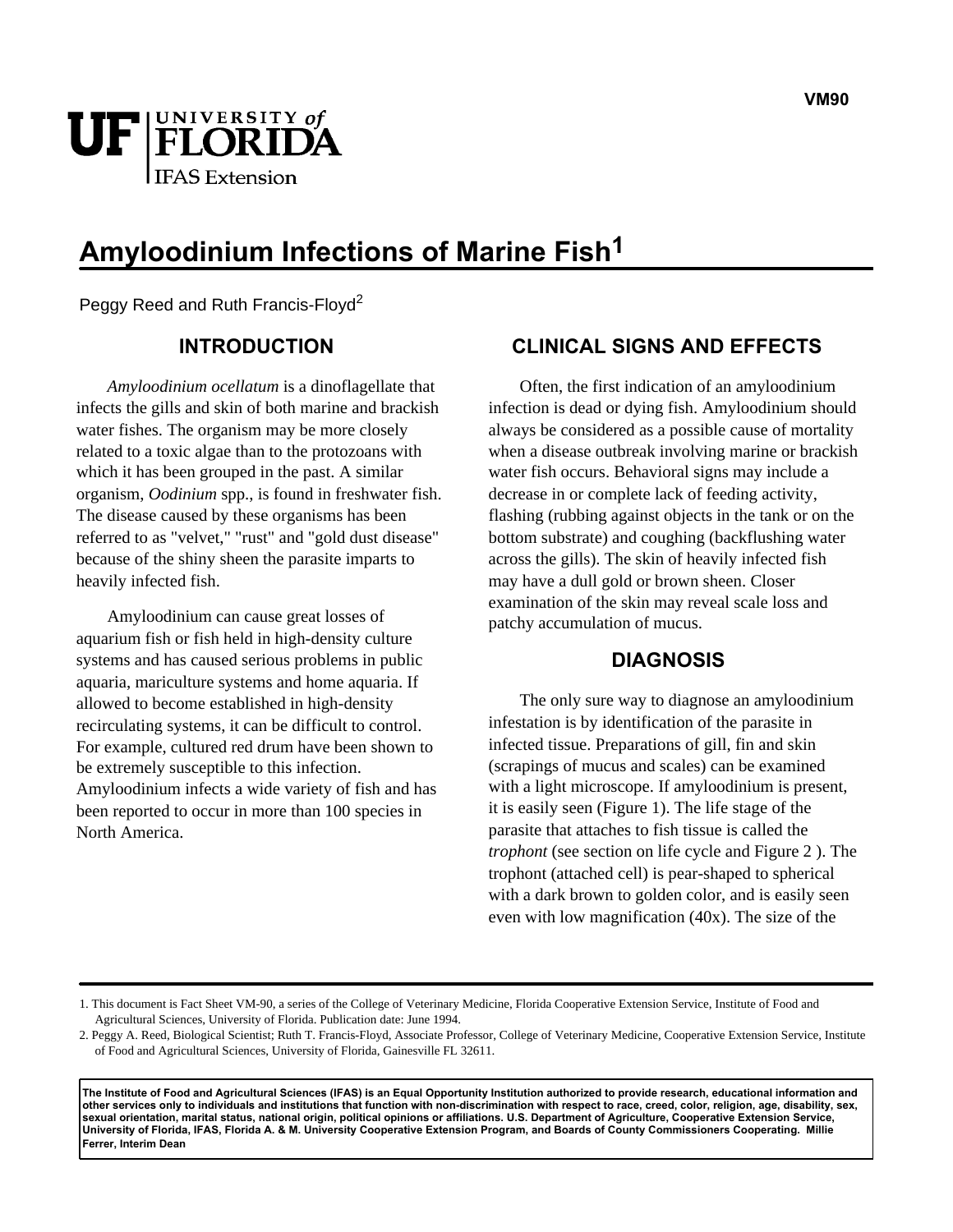organism is variable. Its mean size has been reported as 61 x 50 m, which is about 7 to 8 times larger than a red blood cell. The trophont attaches to the tissue of the fish by means of an attachment plate, which may be visible with a light microscope (Figure 1).



**Figure 1.** 



**Figure 2.** 

# **LIFE CYCLE**

The life cycle of amyloodinium is complex compared with those of many other fish parasites. Many single-celled parasites that infect the external surface of fish divide by binary fission. This simply means that an adult organism divides in half and produces two. Those two divide, resulting in four, and so forth. There are two important exceptions to this generalization: the organisms that cause "white spot disease" (*Icthyopthirius multifiliis* in freshwater fish and *Cryptocaryon irritans* in marine fish, described in IFAS Extension Circular 920), and the organisms that cause "velvet" (*Amyloodinium ocellatum* in marine fish and *Oodinium* spp. in freshwater fish).

The life cycle of amyloodinium is shown in Figure 2 . The attached or parasitic stage is the trophont, described above. The trophont detaches from the fish and falls to the bottom substrate, where it forms a protective cyst wall around itself in preparation for cell division. This reproductive stage of the parasite is referred to as the *tomont* (Figure 2). The encysted tomont undergoes repeated division, the rate of which is affected by temperature and salinity.

Each tomont may release as many as 256 *dinospores* (Figure 2), which are capable of infecting susceptible fish. Cellular division within the tomont ceases at water temperatures below  $10^{\circ}C(50^{\circ}F)$ , but can be completed in as little as 3 to 5 days at water temperatures of  $22^{\circ}C(72^{\circ}F)$  to  $25^{\circ}C(77^{\circ}F)$ . The optimal salinity range for maturation of amyloodinium tomonts is reported to be 16.7 to 28.5 ppt.

Released dinospores are much smaller than mature trophonts, measuring as little as 12 to 15 m in diameter -- about one and one-half to two timesthe size of a red blood cell. The dinospores may remain infective for as long as 15 days in the absence of a fish host. The dinospores swim through the water until they reach and attach themselves to a host. Once attached, they lose their flagella and enter the parasitic stage. Reinfection is a common problem. It is probably related to the life history of the organism as well as to the apparent ability of amyloodinium to infect internal organs, including muscle and intestine, under some circumstances.

## **TRANSMISSION**

Because amyloodinium must go through a developmental phase when it is not attached to a fish host, it does not move directly from fish to fish. Rather, it transmits from the water, which has been seeded with dinospores from infected fish. A common example is introduction of the infection into facilities that use natural seawater. Tomonts or infective dinospores can be introduced directly with incoming seawater, becoming a source of infection for fish in the system. Obviously, introducing fish infected with trophonts into a culture system will serve as a source of infection as soon as the throphonts detach and begin the reproductive process. It is also possible to introduce the infection through food items. The authors are aware of one amyloodinium outbreak that was traced directly to fish caught in the wild and fed to animals in a closed, recirculating system.

## **MANAGEMENT**

Control of amyloodinium outbreaks has been a major constraint on the development of mariculture systems and has challenged marine aquarists for